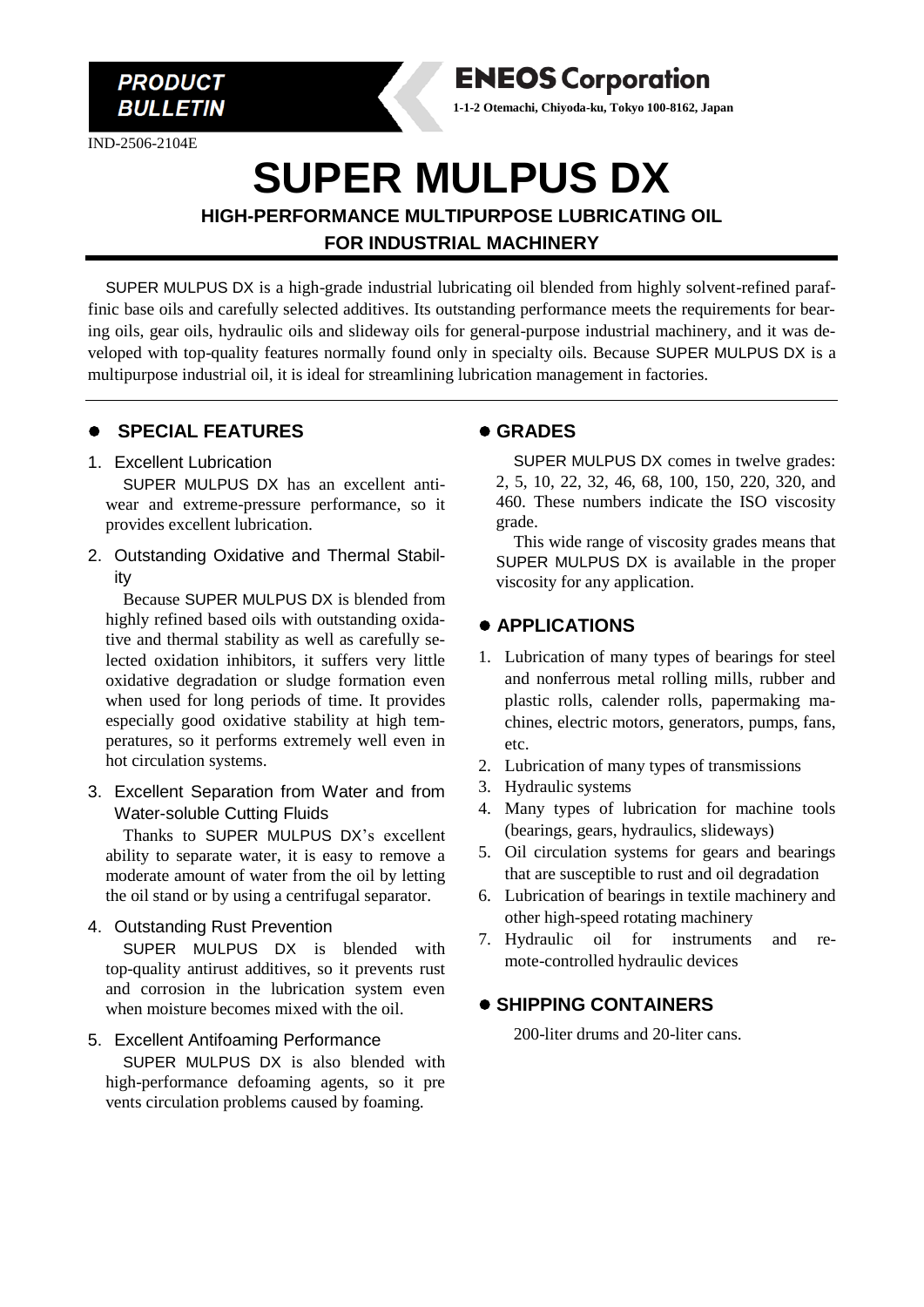## ⚫**TYPICAL PROPERTIES OF SUPER MULPUS DX**

| Grade of SUPER MULPUS DX                                | 2                | 5                | 10               | 22               | 32               | 46      |
|---------------------------------------------------------|------------------|------------------|------------------|------------------|------------------|---------|
| Color (ASTM)                                            | L <sub>0.5</sub> | L <sub>0.5</sub> | L <sub>0.5</sub> | L <sub>0.5</sub> | L <sub>0.5</sub> | L1.0    |
| Density (15 $\degree$ C), g/cm <sup>3</sup>             | 0.833            | 0.842            | 0.845            | 0.860            | 0.870            | 0.874   |
| Kinematic viscosity $(40^{\circ}C)$ ,<br>$mm^2/s$       | 2.20             | 4.45             | 9.65             | 21.9             | 31.9             | 46.5    |
| $mm^2/s$<br>$(100^{\circ}C)$ ,                          | 1.01             | 1.60             | 2.60             | 4.32             | 5.43             | 6.90    |
| Viscosity index                                         |                  |                  | 99               | 103              | 105              | 104     |
| Flash point (COC), $^{\circ}$ C                         | 108              | 118              | 162              | 225              | 230              | 238     |
| Pour point, $^{\circ}C$                                 | $-30$            | $-30$            | $-30$            | $-35$            | $-30$            | $-30$   |
| Copper strip corrosion $(100^{\circ}C, 3 h)$            |                  |                  |                  |                  |                  |         |
| Rust prevention (distilled water, $60^{\circ}$ C, 24 h) | No rust          | No rust          | No rust          | No rust          | No rust          | No rust |
|                                                         |                  |                  |                  |                  |                  |         |
| Grade of SUPER MULPUS DX                                | 68               | 100              | 150              | 220              | 320              | 460     |
| Color (ASTM)                                            | L1.0             | L1.0             | L2.0             | L3.0             | L3.0             | L3.5    |
| Density (15 $^{\circ}$ C), g/cm <sup>3</sup>            | 0.882            | 0.888            | 0.892            | 0.895            | 0.900            | 0.910   |
| $mm^2/s$<br>Kinematic viscosity $(40^{\circ}C)$ ,       | 68.2             | 100              | 158              | 216              | 320              | 473     |
| $mm^2/s$<br>$(100^{\circ}C)$ ,                          | 8.88             | 11.2             | 15.4             | 19.0             | 24.3             | 31.4    |
| Viscosity index                                         | 103              | 97               | 98               | 99               | 97               | 97      |
| Flash point (COC), $^{\circ}$ C                         | 260              | 270              | 278              | 284              | 302              | 320     |
| Pour point, $^{\circ}C$                                 | $-22.5$          | $-22.5$          | $-22.5$          | $-12.5$          | $-12.5$          | $-12.5$ |
| Copper strip corrosion $(100^{\circ}C, 3 h)$            |                  |                  |                  |                  |                  |         |
| Rust prevention (distilled water, $60^{\circ}$ C, 24 h) | No rust          | No rust          | No rust          | No rust          | No rust          | No rust |

Note: The typical properties may be changed without notice. (September 2010)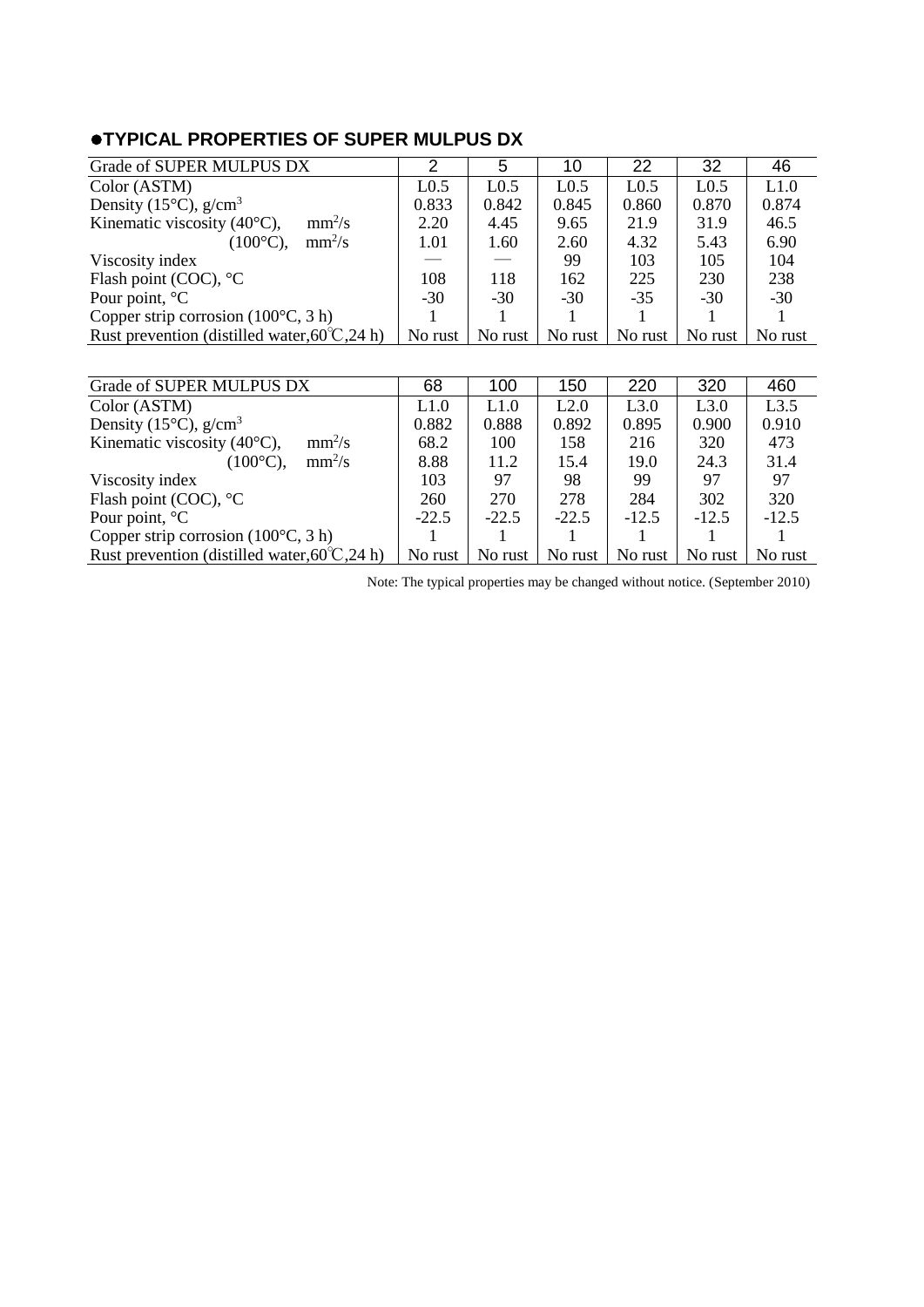

# **Handling Pre-**

### SUPER MULPUS DX 2, 5, 10, 22

| Composition:                     | Base Oil, Additives                                                                           |
|----------------------------------|-----------------------------------------------------------------------------------------------|
| <b>Precautionary pictograms:</b> |                                                                                               |
| Signal word:                     | Danger                                                                                        |
| <b>Hazard Statement:</b>         | May be fatal if swallowed and enters airways                                                  |
| <b>Precautionary Statements:</b> | • Do not handle until all safety precautions have been read and understood.                   |
| <b>Prevention</b>                | • Wear protective gloves/protective clothing/eye protection/face protection.                  |
|                                  | • Do not allow the eyes to become exposed to the product. Do not swallow the product.         |
|                                  | • Wash hands thoroughly after handling.                                                       |
|                                  | · Do not eat, drink or smoke when using this product.                                         |
| <b>Response</b>                  | · IF SWALLOWED: Immediately call a POISON CENTER or doctor/physician.                         |
|                                  | · IF SWALLOWED: Rinse mouth. Do NOT induce vomiting.                                          |
|                                  | • If the eyes are exposed to the product: Rinse the eyes with plenty of running water and     |
|                                  | immediately contact a physician.                                                              |
|                                  | · IF ON SKIN: Wash with plenty of soap and water.                                             |
|                                  | • Do NOT induce vomiting.                                                                     |
| <b>Storage</b>                   | • The product must be stored in a cool, well-ventilated location where it will not be exposed |
|                                  | to direct sunlight.                                                                           |
|                                  | • Containers that have been opened must be tightly sealed.                                    |
|                                  | · Store locked up.                                                                            |
| <b>Disposal</b>                  | · Dispose of contents/container in accordance with local/regional/national/international      |
|                                  | regulations.                                                                                  |
|                                  | · If there are any doubts about proper methods of handling the product, contact the point of  |
|                                  | purchase before proceeding with usage.                                                        |